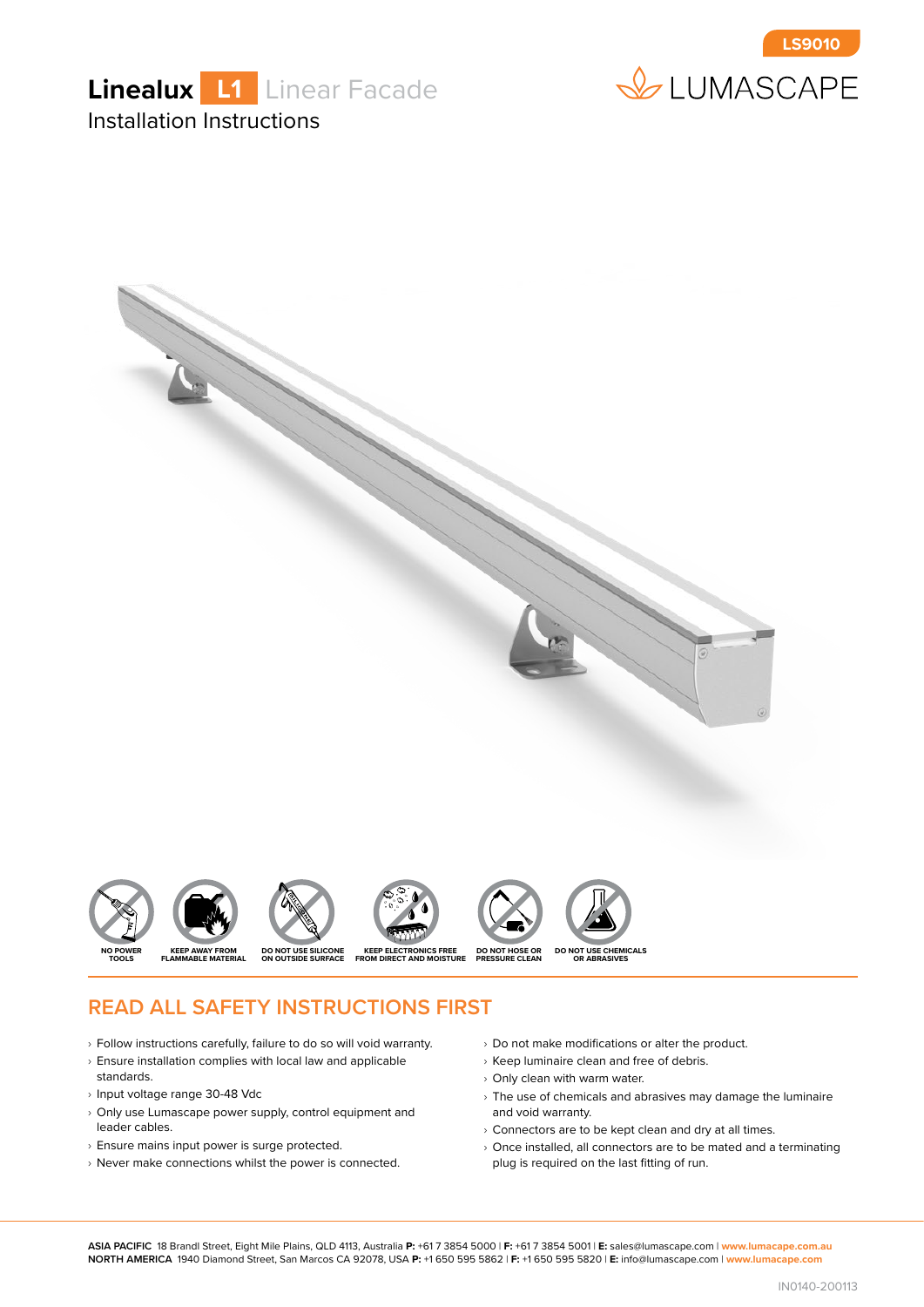## Component Overview

Below is a general overview of a typical LS9015 setup. The Leader Cable (A) connects to the LS6550 DIN Rail PowerSync Supply. For details on setting-up LS6550 refer to the supply specific installation instructions. The Leader Cable (A) connects to the first Luminaire Input (B) via an IP68 quick connector. The LS9015 is designed for loop-in, loop-out. The output (C) of the previous luminaire will connect to the input (B) of the next luminaire. At the end of the run the luminaire chain has to be terminated with a Terminator (F).

Luminaires come with Mounting Brackets (D) and Cable Holders (E). Luminaires come in 1 ft, 2 ft, 3 ft, 4 ft and 5 ft length. All length of luminaires come with two Mounting Brackets (D). All 1 ft, 2 ft and 3 ft luminaires come with a single Cable Holder (E) while 4 ft and 5 ft luminaires are each supplied with four Cable Holders (E).

Mounting Brackets (D) and Cable Holders (E) need to be attached to the luminaires before mounting. It is recommended installers use two SS316 screws per Mounting Bracket (D) to secure the luminaire to the substrate.



Ensure that cable is fed from left to right to avoid the 'back' of the luminaire being exposed.



Products and specifications are subject to change without notice.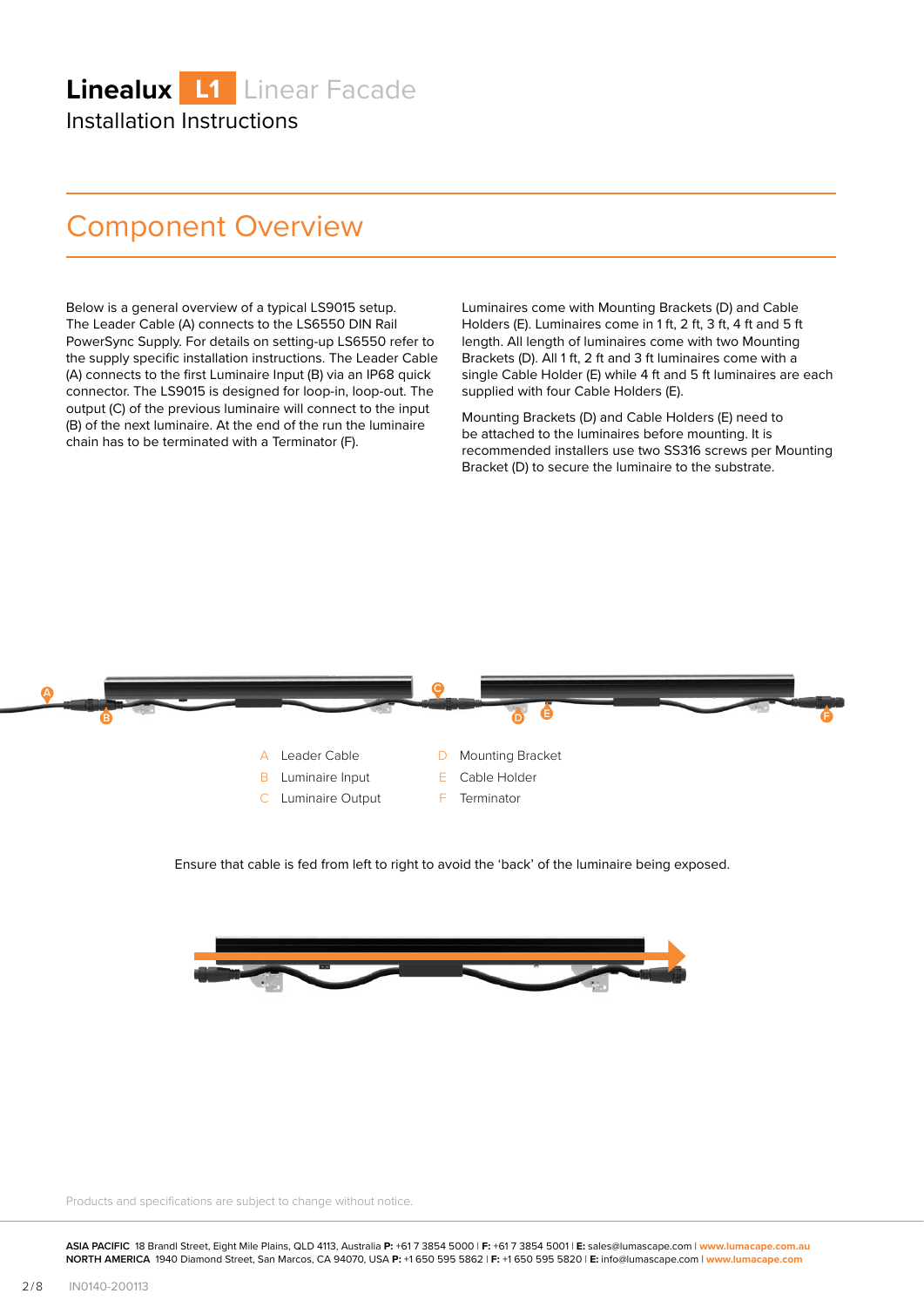



## **Dimensions**



#### End View **Mounting Bracket**



#### Side View



Products and specifications are subject to change without notice.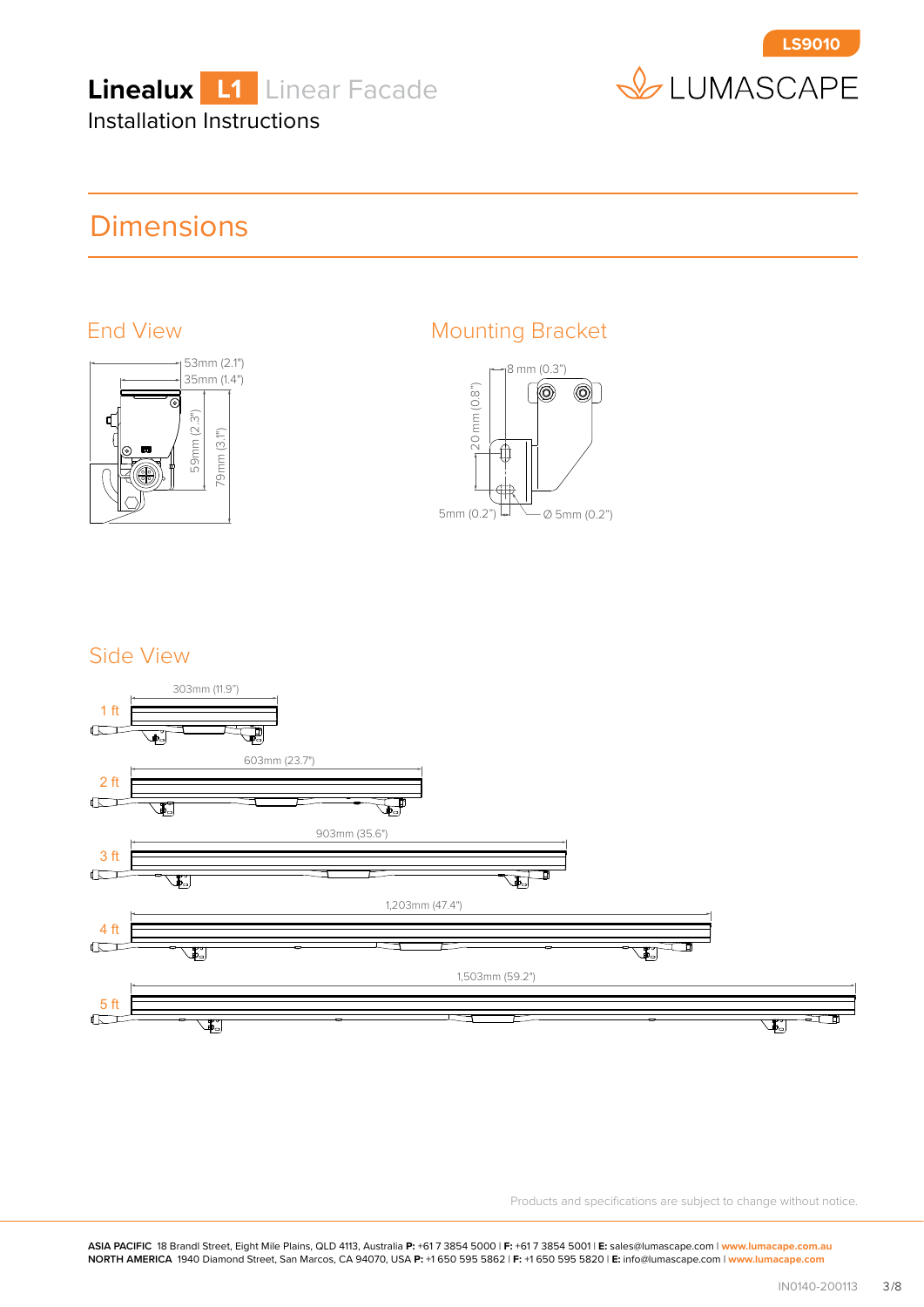## Attaching Mounting Bracket to Luminaire



**Step 3 HINT:** Tightening and loosening the nuts on the mounting studs will allow the bracket to slide within the rail. This can be useful in shifting the luminaire a small amount, even after installation. Repeat these steps for each bracket on each luminaire.



Products and specifications are subject to change without notice.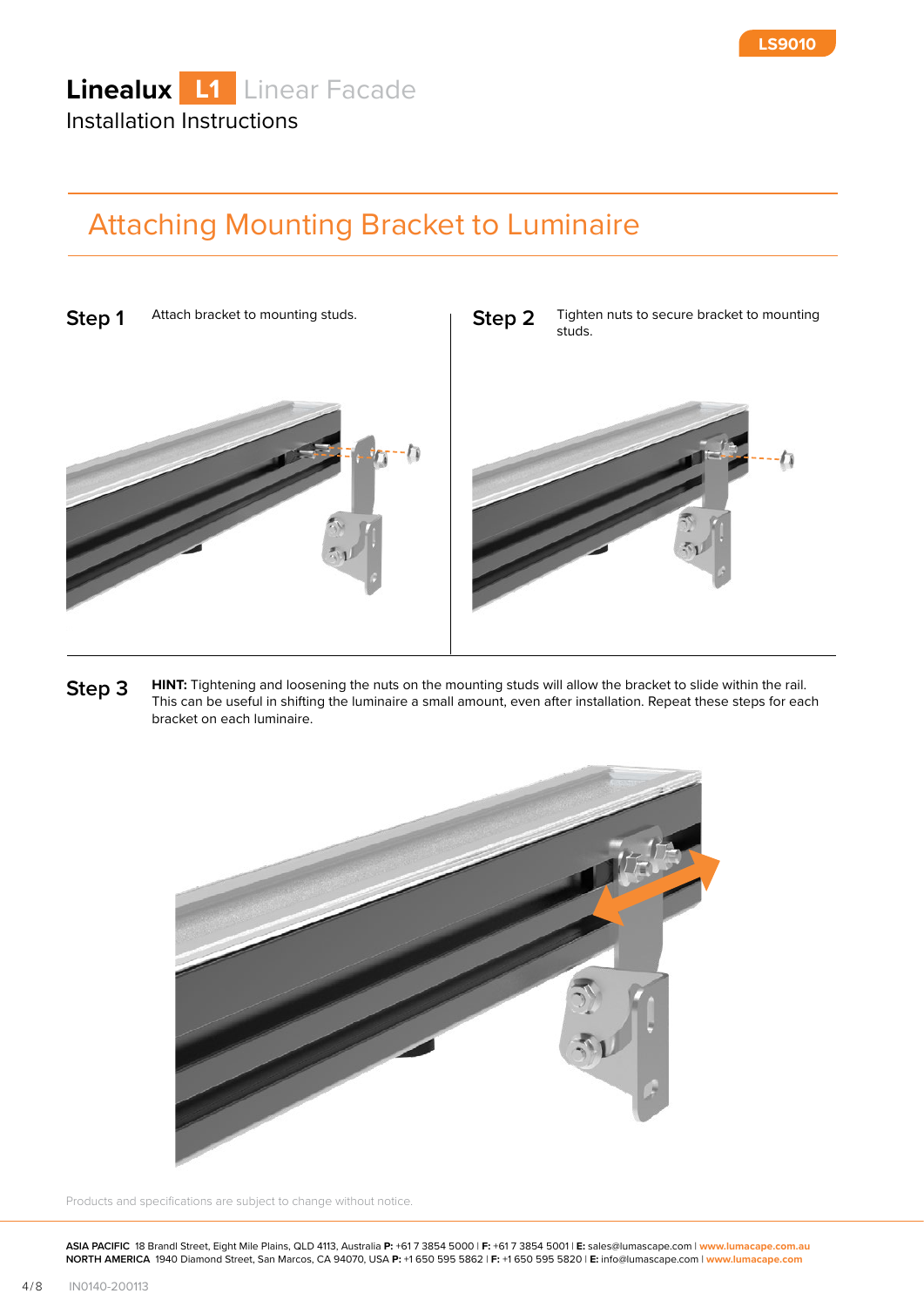



## Attaching Cable Holder to Luminaire



#### **Step 1**

Attach cable holder to the luminaire.

#### **Step 2**

**HINT:** Tightening and loosening the screw will allow the bracket to slide within the rail.



# **Step 3**

Clip the cable under the cable holder. Repeat these steps for each cable holder on each luminaire.

Products and specifications are subject to change without notice.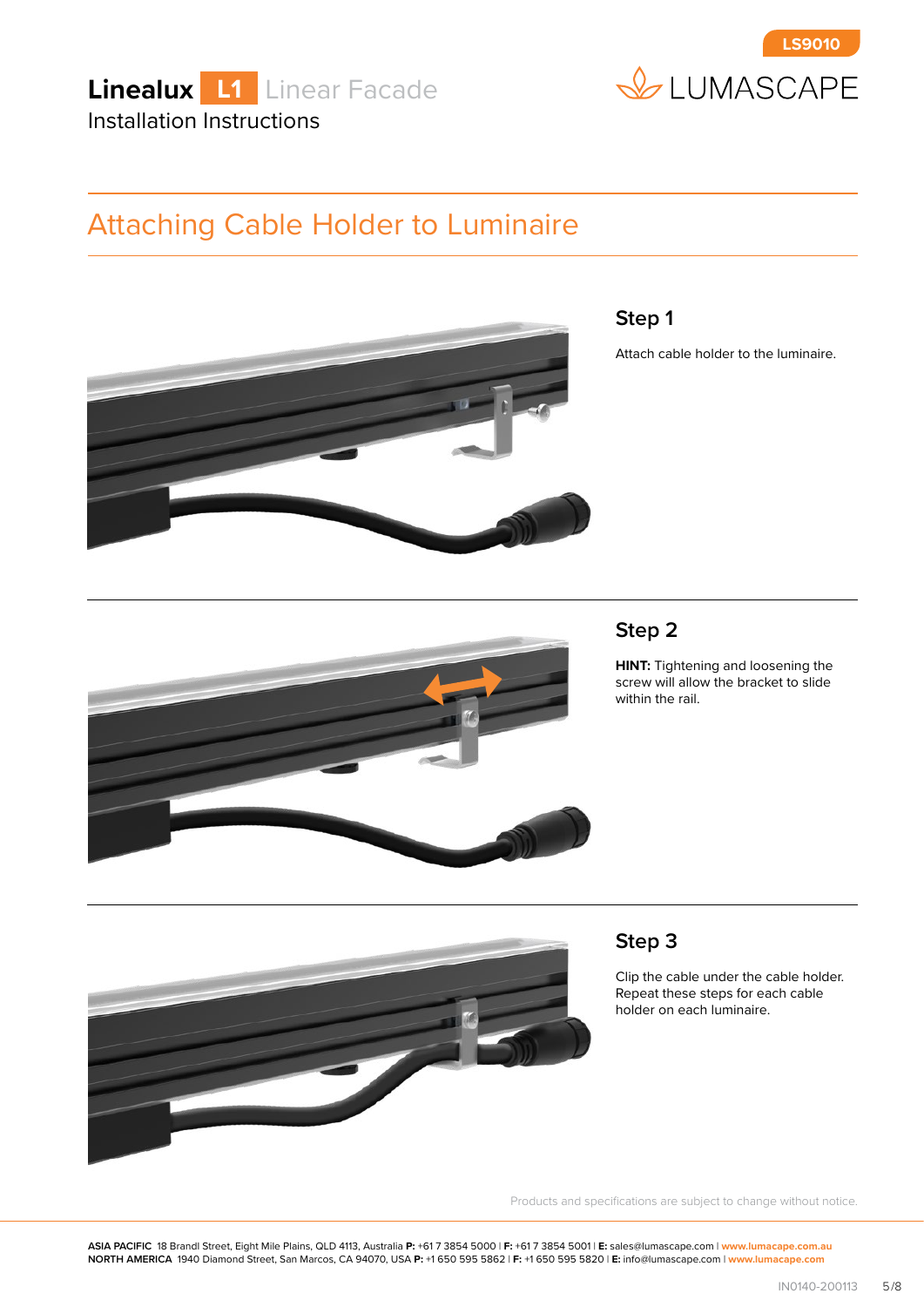## Mounting the Luminaire

**Step 1**

It is recommended to mount the luminaire with SS316 Stainless Steel screws. To start put a single screw into one bracket. Use a spirit level or digital inclinometer to make sure the luminaire is level. Once the luminaire is level secure with a second screw on the opposing side.



**Step 2** Insert the remaining screws required. Each mounting bracket should be secured with two SS316 Stainless Steel screws. HINT: In some cases it may be beneficial to attach the mounting brackets to the wall first and then attach the luminaire to the mounting bracket already attached to the wall.



**Step 3** Adjust the luminaire tilt and lock into place by tightening the tilt adjustment screws on both brackets. **HINT:** a digital inclinometer can be beneficial when adjusting the luminaire tilt.



Products and specifications are subject to change without notice.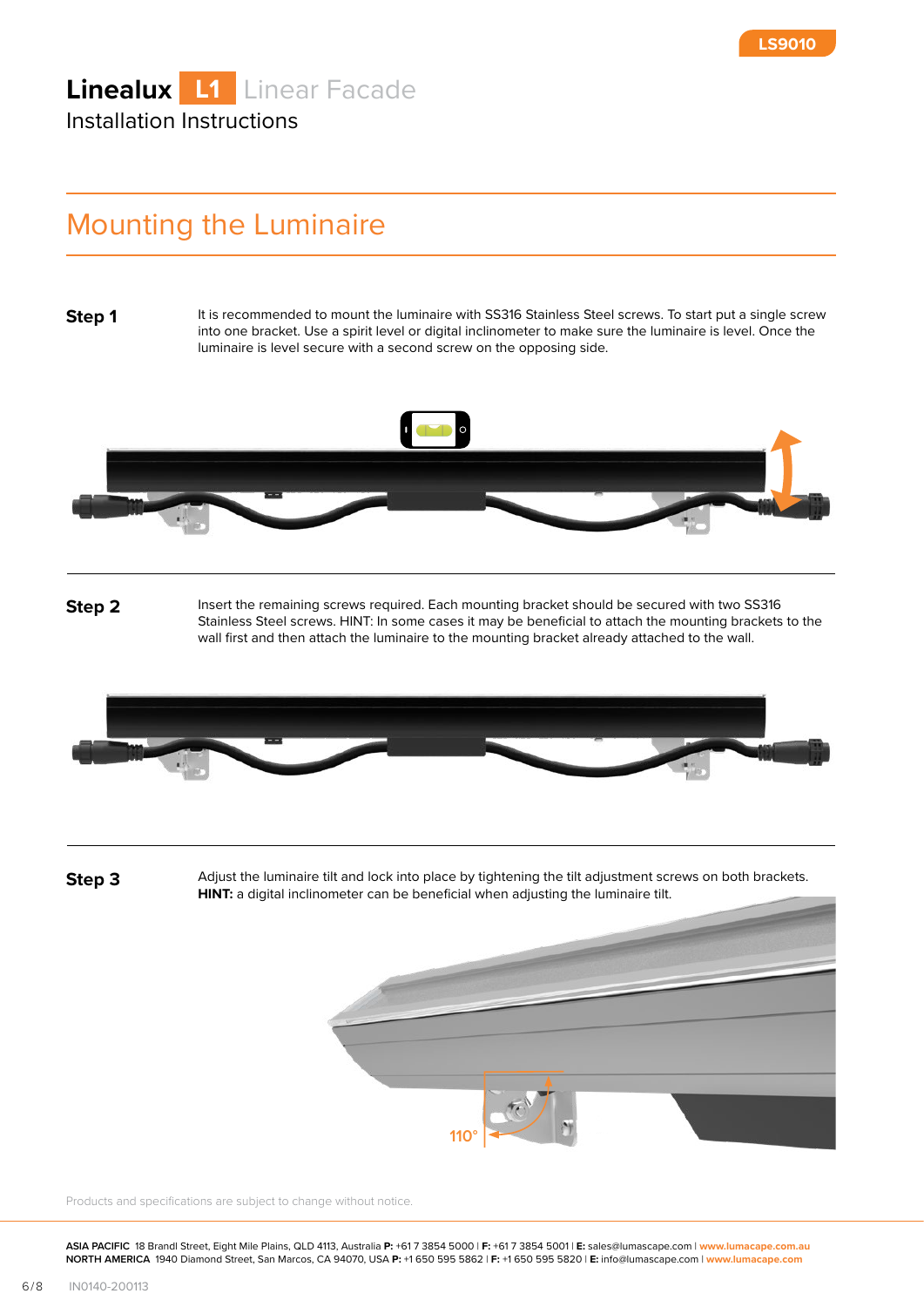



#### Mounting the Luminaire



Products and specifications are subject to change without notice.